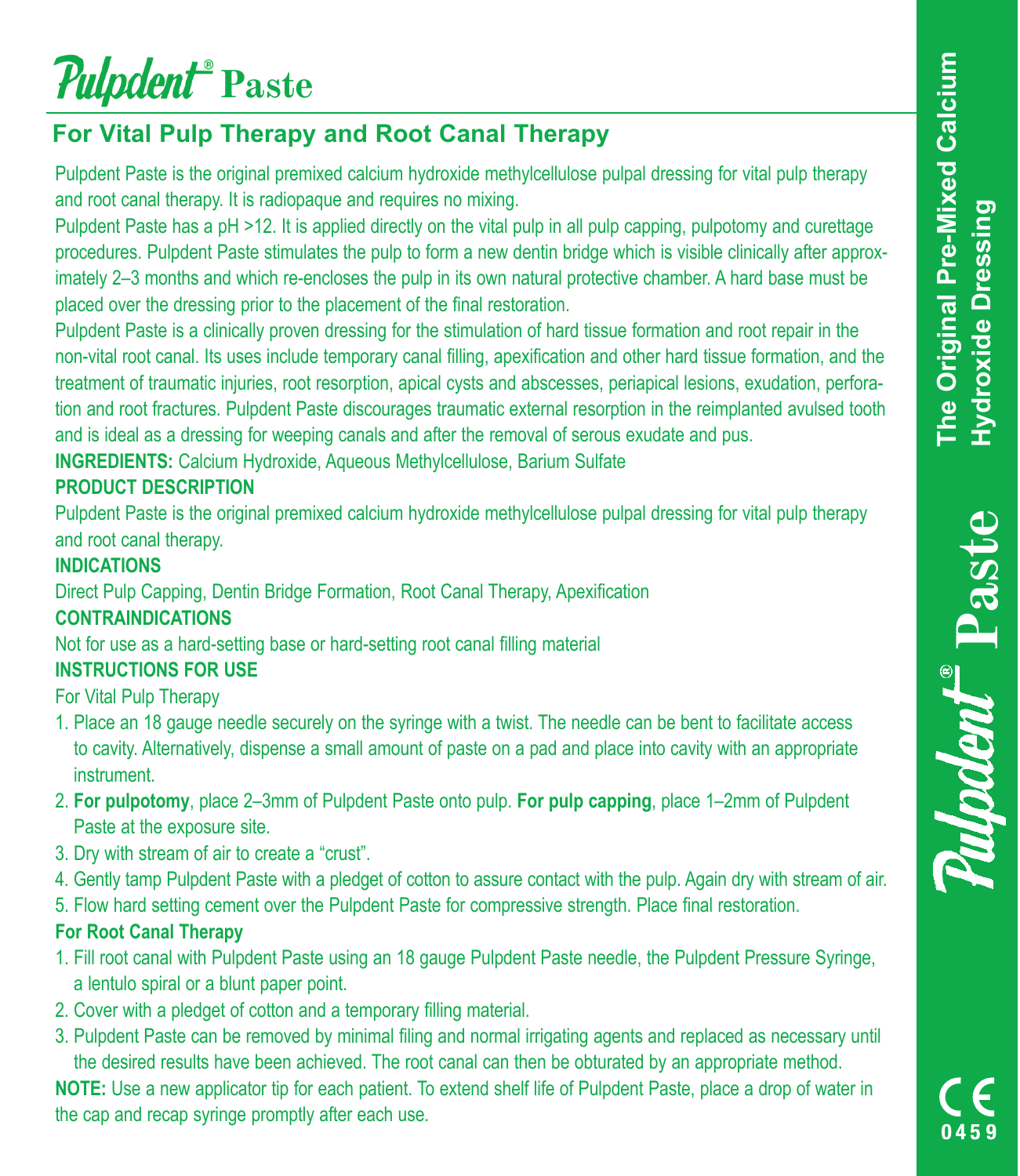#### **STORAGE AND HANDLING**

- Store tightly sealed in original container at cool room temperature. Avoid direct light, extremes of temperature, contamination and sources of ignition.
- Shelf life of unopened product: 2 years from date of manufacture.
- Re-cap immediately after use.

#### **CAUTION**

May be irritating to eyes, skin, respiratory system, gastrointestinal tract or mucous membranes, especially in large quantities and/or with prolonged exposure. For use by dental professionals only. Wear gloves, safety glasses; wash hands after use. Avoid unnecessary exposure.

#### **REPORTING OF SERIOUS INCIDENTS**

Any serious incidents involving the device should be reported to the manufacturer and the Competent Authority of the Member State in which the incident occurred, or other appropriate regulatory body. Reports of serious incidents should be sent to:

Pulpdent Corporation

80 Oakland Street, Watertown, MA 02472 USA

Tel: 617-926-6666 / Fax: 617-926-6262

email: pulpdent@pulpdent.com

**Note:** Apply disposable barrier sleeves/wraps over multiple-use dental dispensers before use with each patient. For additional information, refer to: https://www.fda.gov/medical-devices/dental-devices/multiple-use-dental-dispenser-devices **Note:** Refer to the Safety Data Sheet for a list of materials present in this product.

# **CLINICAL SITUATIONS WHERE PULPDENT PASTE CAN BE USED**



- 1. exudation control
- 2. large periapical lesions
- 3. antibacterial dressing
- 4. temporary root filling
- 5. apical inflammatory resorption
- 6. inflammatory resorption follow-
- ing trauma
- 7. apical internal resorption
- 8. internal-external root resorption 8[2]: 74-93 July 1975)
- 9. root perforations
- 10. transverse root fractures
- 11. incompletely developed pulpless teeth

(Heithersay, G.S., Calcium Hydroxide in the Treatment of Pulpless Teeth with Associated Pathology, J. Brit Endo Society,

#### **DE:**

#### *PULPDENT®* **Pulpdent***®*  **Paste**

Für Vitalpulptherapie und Wurzelkanaltherapie

#### **Produktbeschreibung**

Pulpdent Paste ist ein original vorgemischter Pulpaverband aus Calciumhydroxid-Methylcellulose für die Vitalpulpatherapie und Wurzelkanaltherapie.

#### **Indikationen**

Direkte Pulpaüberkappung, Dentinbrückenbildung, Wurzelkanaltherapie, Apexifikation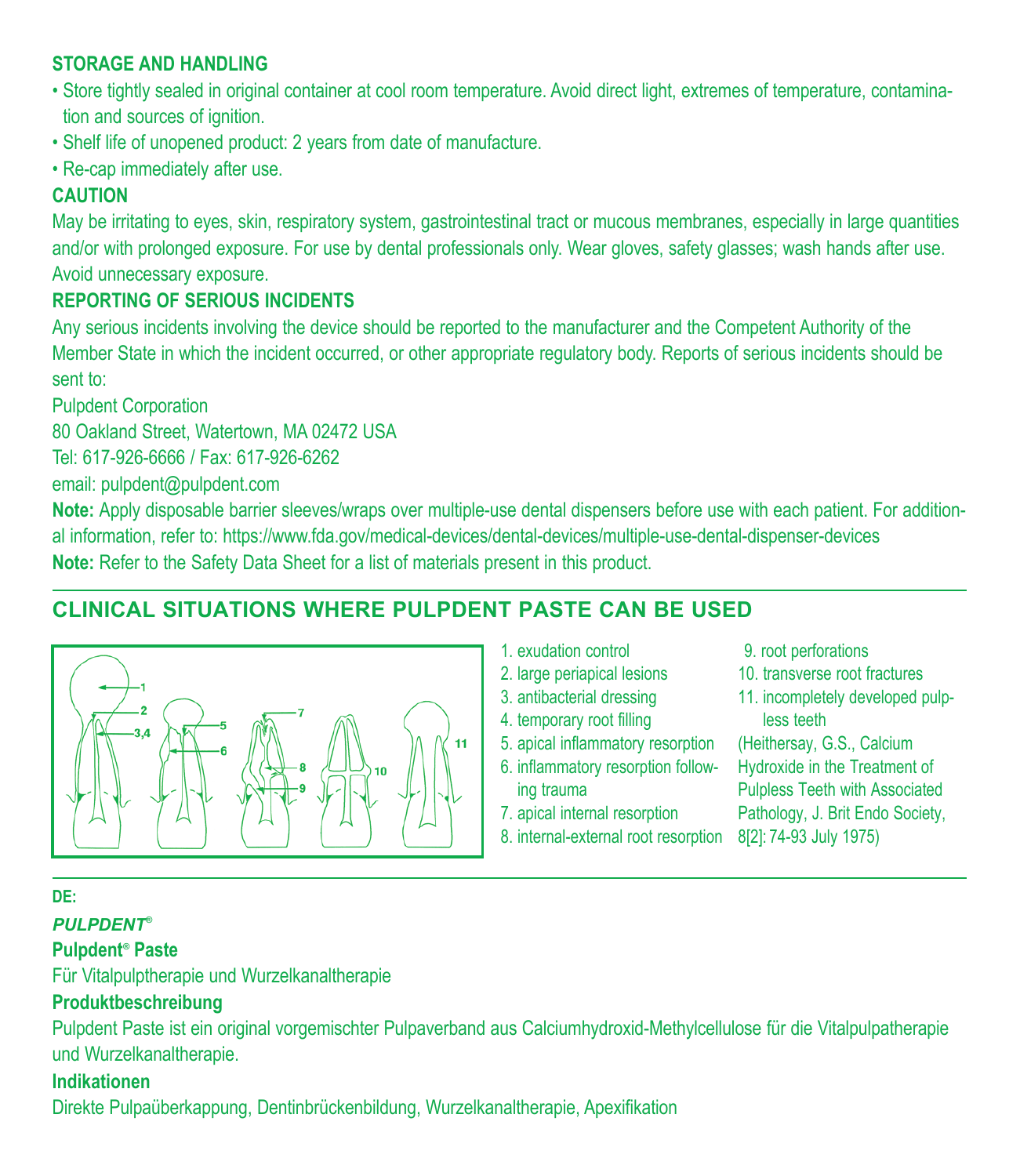#### **Kontraindikationen**

Nicht indiziert als vollständig aushärtende Basis oder vollständig aushärtendes Wurzelkanalfüllmaterial

# **Gebrauchsanweisung**

#### **Vitalpulpatherapie**

- 1. Entfernen Sie den Plastikverschluss. Setzen Sie eine 18-Gauge-Nadel mit einer Drehung sicher auf die Spritze. Um den Zugang zur Kavität zu erleichtern, können Sie die Nadel biegen. Alternativ können Sie eine kleine Menge Paste auf ein Pad geben und mit einem geeigneten Instrument in die Kavität einbringen.
- 2. **Pulpotomie** empfiehlt sich die Platzierung von 2-3 mm Pulpdent Paste direkt auf die Pulpa. **Zur Pulpaüberkappung** genügt bereits eine Schicht von 1-2mm Pulpdent Paste auf die geöffnete Pulpa.
- 3. Mit einem Luftstrohm trocknen, damit eine "Kruste" entsteht.
- 4. Pulpdent Paste mit einem Wattebausch sanft andrücken, um den Kontakt mit dem Zellstoff sicherzustellen. Erneut mit Luftstrom trocknen.
- 5. Lassen Sie hart abbindenden Zement über die Pulpdent Paste fließen, um die Druckfestigkeit zu erhöhen. Setzen Sie die endgültige Restauration ein.

#### **Wurzelbehandlung**

- 1. Füllen Sie den Wurzelkanal mit Pulpdent Paste unter der Verwendung der mitgelieferten Nadeln, einer Pulpdent Pressure Spritze, einer Lentulo Nadel oder mithilfe einer Papierspitze.
- 2. Pulpdent Paste kann durch minimales Feilen und normale Spülmittel entfernt und bei Bedarf ersetzt werden, bis das gewünschte Ergebnis erreicht ist. Der Wurzelkanal kann dann mit einer geeigneten Methode obturiert werden.
- 3. Pulpdent Paste kann durch minimales Feilen und normale Spülmittel entfernt und bei Bedarf ersetzt werden, bis das gewünschte Ergebnis erreicht ist. Der Wurzelkanal kann dann mit einer geeigneten Methode obturiert werden.

**Bemerkung:** Verwenden Sie für jeden Patienten eine neue Applikatorspitze. Um die Haltbarkeit von Pulpdent Paste zu verlängern, geben Sie einen Tropfen Wasser in die Kappe und füllen Sie die Spritze nach jedem Gebrauch sofort wieder auf. **Lagerung und Handhabung**

- Gut verschlossen in der Original-Verpackung lagern bei kühler Raumtemperatur.
- Direktes Licht und extreme Temperaturschwankungen vermeiden. Vor Kontamination und Zündquellen schützen.
- Haltbarkeit bei ungeöffneter Packung: 2 Jahre ab Herstellungsdatum.
- Nach Gebrauch sofort verschließen.

#### **Warnhinweis**

Kann die Augen, die Haut, die Atemwege, den Magen-Darm-Trakt oder die Schleimhäute reizen, insbesondere in großen Mengen und/oder bei längerer Exposition. Nur für zahnärztliches Fachpersonal bestimmt. Handschuhe und Schutzbrille tragen; nach Gebrauch Hände waschen. Vermeiden Sie unnötige Exposition.

#### **Meldung von schwerwiegenden Vorkommnissen**

Alle schwerwiegenden Vorkommnissen im Zusammenhang mit dem Produkt sollten dem Hersteller und der zuständigen Behörde des Mitgliedstaats, in dem das Vorkommnis aufgetreten ist, oder einer anderen zuständigen Aufsichtsbehörde gemeldet werden.

Berichte über schwerwiegende Vorkommnisse sind zu senden an:

Pulpdent Corporation

80 Oakland Street, Watertown, MA 02472 USA

Tel: 617-926-6666 / Fax: 617-926-6262

E-Mail: pulpdent@pulpdent.com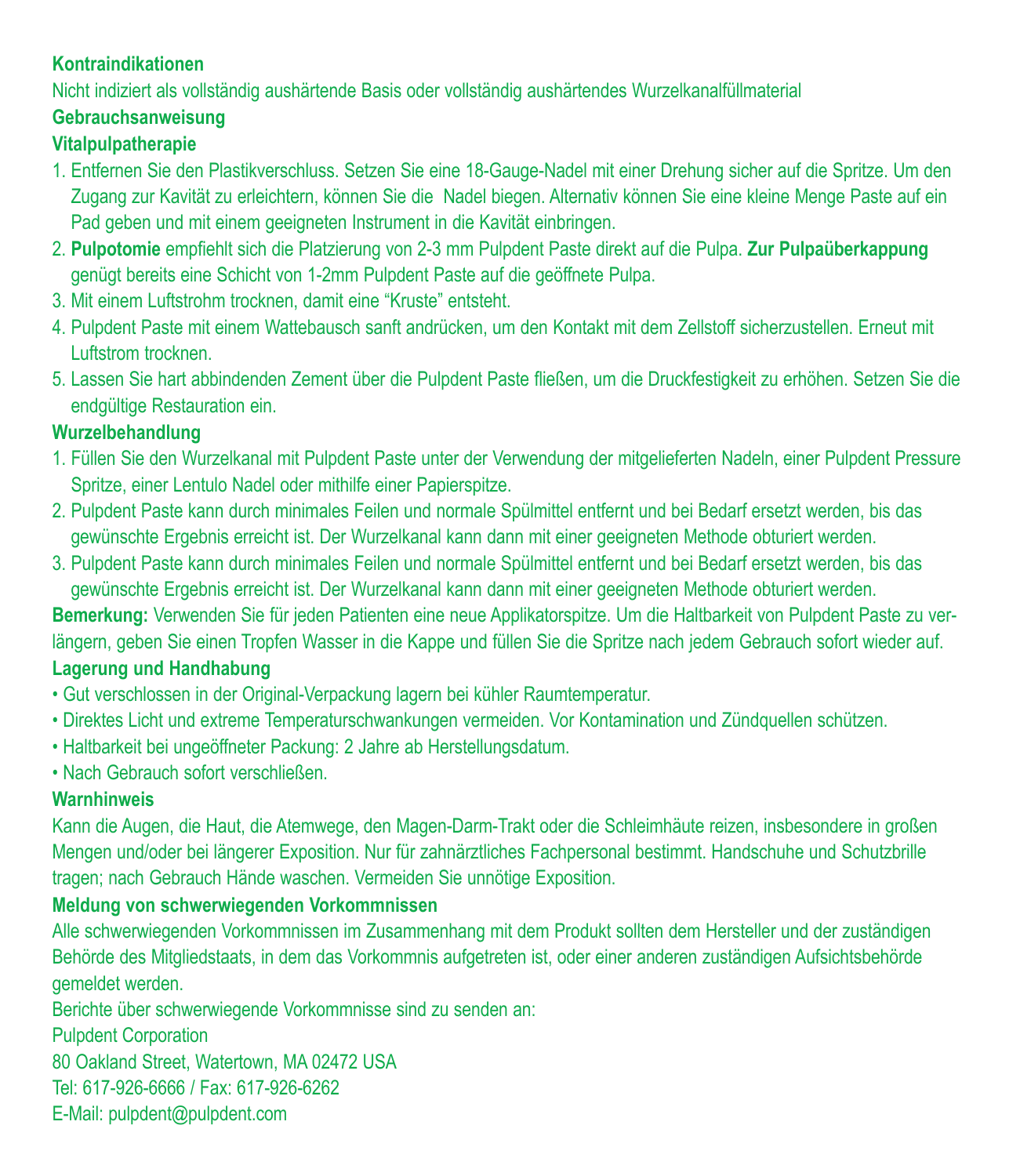**Bemerkung** : Bringen Sie vor der Verwendung bei jedem Patienten Einweg-Barriereschutzhüllen/-wicklungen über den zahnärztlichen Mehrfach-Dispenser an. Weitere Informationen finden Sie unter https://www.fda. gov/medical-devices/dental-devices/multiple-use-den- tal-dispenser-devices

**Hinweis** : Eine Liste der in diesem Produkt enthaltenen Materialien finden Sie im Sicherheitsdatenblatt.

**Pulpdent Paste wird für alle in der Veröffentlichung von G.S. HEITHERSAY angeführten klinischen Situationen verwendet (siehe nebenstehende Skizze).**

1) Exsudationskontrolle 2) Große periapikale Läsionen 3) Antibakterielle Wurzelkanaleinlage 4) Temporäre Wurzelkanalfüllung 5) Entzündliche apikale Resorptionen 6) Entzündliche Wurzelresorptionen nach Traumen 7) Interne Granulome 8) Interne – externe Wurzelresorptionen 9) Perforationen 10) Wurzelquerfrakturen 11) Devitale Zähne mit nicht abgeschlossenem Wurzelwachstum (Heithersay, G.S., Calcium Hydroxide in the Treatment of Pulpless Teeth with Associated Pathology, J. Brit Endo Society, 8[2]: 74-93 July 1975)

#### **FR:**

#### *PULPDENT®*

#### **Pulpdent***®*  **Paste**

Pour le traitement du tissu pulpaire vivant et le traitement canalaire

#### **Description du Produit**

Pulpdent Paste est le pansement pulpaire original et prémélangé à base d'hydroxyde de calcium et de méthylcellulose pour le traitement du tissu pulpaire vivant et le traitement canalaire.

#### **Indications**

Coiffage pulpaire direct, formation de pont dentinaire, traitement canalaire, apexification.

#### **Contre-indications**

Ne pas utiliser comme base à prise dure ou matériau d'obturation canalaire à prise dure.

#### **Instructions d'Utilisation**

### **Pour la Conservation de la Vitalité Pulpaire :**

- 1. Placer une aiguille de calibre 18 solidement sur la seringue. L'aiguille peut être pliée pour faciliter l'accès à la cavité. Alternativement, déposer une petite quantité de pâte sur un tampon et la placer dans la cavité avec un instrument approprié.
- 2. Dans les cas de **pulpotomie**, placer 2 3mm d'épaisseur de Pulpdent Paste directement sur la pulpe exposée. Dans les cas de **coiffage pulpaire**, placer 1 - 2mm d'épaisseur de Pulpdent Paste directement sur la pulpe exposée.
- 3. Sécher avec un jet d'air jusqu'à ce qu'une « croûte » apparaisse.
- 4. Tamponner légèrement la pâte avec une boulette de coton afin de s'assurer que Pulpdent Paste est en contact avec la pulpe. Sécher à nouveau avec un jet d'air.
- 5. Placer une fine couche de ciment dur sur Pulpdent Paste pour assurer une résistance à la compression. Mettre en place le matériau de restauration.

#### **Pour le Traitement Canalaire :**

- 1. Remplir le canal radiculaire avec Pulpdent Paste à l'aide d'une aiguille Pulpdent Paste de calibre 18, de la seringue à pression Pulpdent, d'un lentulo ou d'une pointe en papier émoussée.
- 2. Couvrir d'une compresse de coton et d'un matériau de remplissage temporaire.
- 3. Pulpdent Paste peut être enlevé par un limage minimal et des agents d'irrigation normaux et remplacé si nécessaire jusqu'à ce que les résultats souhaités aient été obtenus. Le canal radiculaire peut alors être obturé par une méthode appropriée.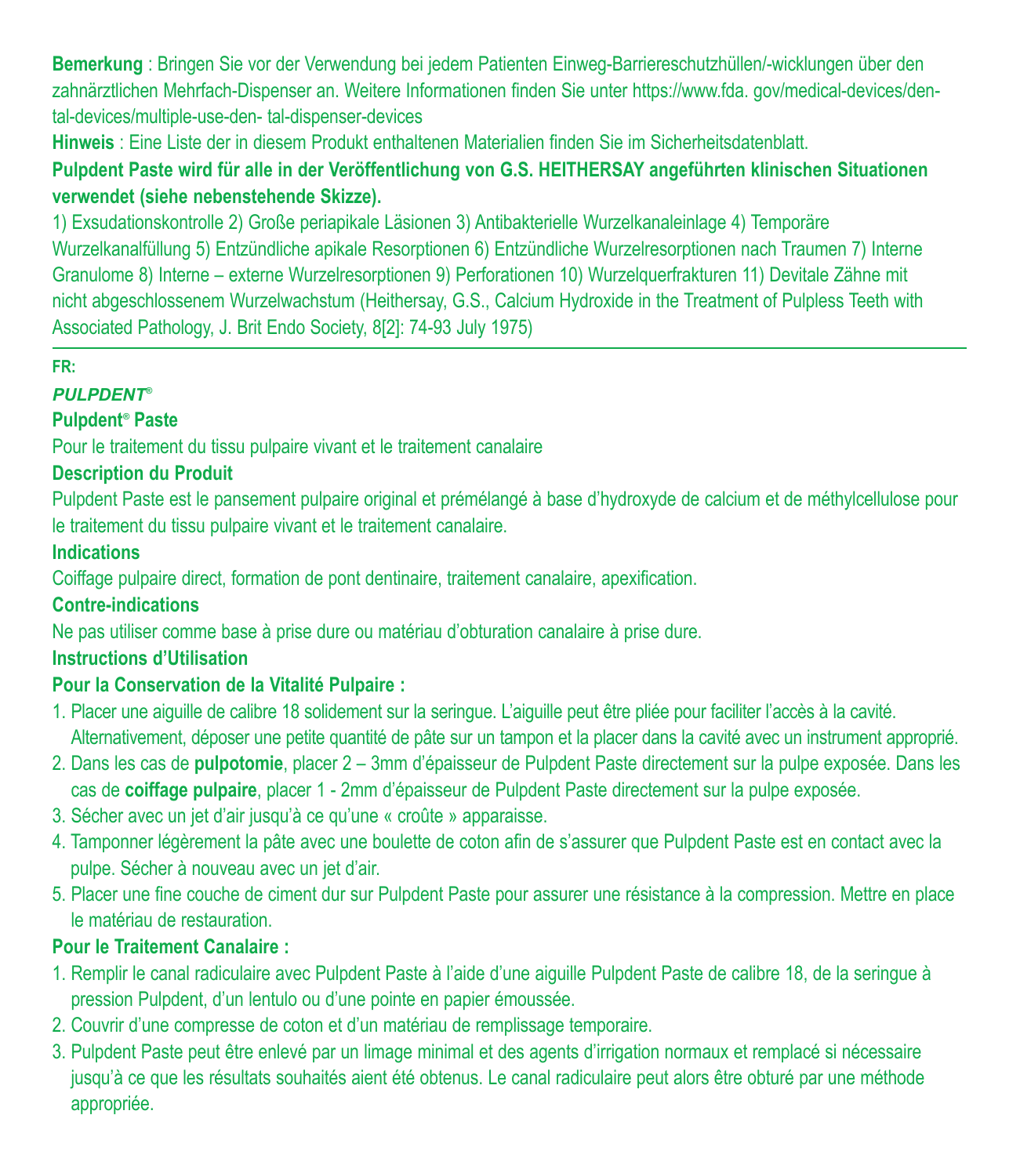#### **Remarque**

Utiliser un nouvel embout applicateur pour chaque patient. Pour prolonger la durée de conservation de Pulpdent Paste, placer une goutte d'eau dans le capuchon et reboucher la seringue rapidement après chaque utilisation.

#### **Stockage et Manipulation**

- Conserver hermétiquement clos dans le contenant original à température ambiante fraîche. Eviter la lumière directe, les températures extrêmes, la contamination et les sources d'ignition.
- Validité du produit non ouvert : 2 ans à partir de la date de fabrication.
- Reboucher immédiatement après l'usage.

#### **Mise en garde**

Peut être irritant pour les yeux, la peau, le système respiratoire, le tractus gastro-intestinal ou les muqueuses, en particulier en grande quantité et/ou en cas d'exposition prolongée. À l'usage des professionnels dentaires seulement. Porter des gants et des lunettes de sécurité ; se laver les mains après utilisation. Éviter les expositions inutiles.

#### **Notification des incidents graves**

Tout incident grave impliquant le dispositif doit être notifié au fabricant et à l'autorité compétente de l'État membre dans lequel l'incident s'est produit, ou à tout autre organisme de réglementation approprié.

Les rapports d'incidents graves doivent être envoyés à :

Société Pulpdent

80 Oakland Street, Watertown, MA 02472 États-Unis

Tél. : 617-926-6666 / Fax : 617-926-6262

courriel : pulpdent@pulpdent.com

d'informations, veuillez consulter le site web https://www.fda.gov/medical-devices/dental-devices/ multiple-use-dental-dispenser-devices

**Remarque :** Veuillez vous reporter à la fiche de données de sécurité pour une liste des matériaux présents dans ce produit. **Cas cliniques ou la pâte d'hydroxyde de calcium Pulpdent Paste peut être utilisée:**

1. Contrôle de l'exsudation. 2. Grande lésions péri-apicales. 3. Pansements anti-bactériens. 4. Obturations endocanalaires provisoires. 5. Résorbtion radiculaire externe d'origine infectieuse. 6. Résorbtion radiculaire interne. 7. Résorbtion radiculaire externe d'origine inflammatoire. 8. Résorbtion radiculaire interne-externe. 9. Traitement des perforations. 10. Fractures transversales des racines. 11. Apexification, formation d'autres tissus durs. (Heithersay, G.S., Calcium Hydroxide in the Treatment of Pulpless Teeth with Associated Pathology, J. Brit Endo Society, 8[2]: 74-93 July 1975)

#### **ES:**

#### **Pulpdent***®*  **Paste**

Para terapia pulpar vital y terapia de conducto radicular

#### **Descripción del producto**

Pulpdent Paste es el apósito pulpar original de metilcelulosa de hidróxido de calcio premezclado para la terapia pulpar vital y la terapia del conducto radicular.

#### **Indicaciones**

Recubrimiento pulpar directo, formación de puentes de dentina, tratamiento del conducto radicular, apexificación.

## **Contraindicaciones**

No debe usarse como base de fraguado rigido o material de relleno de conducto radicular de fraguado rigido.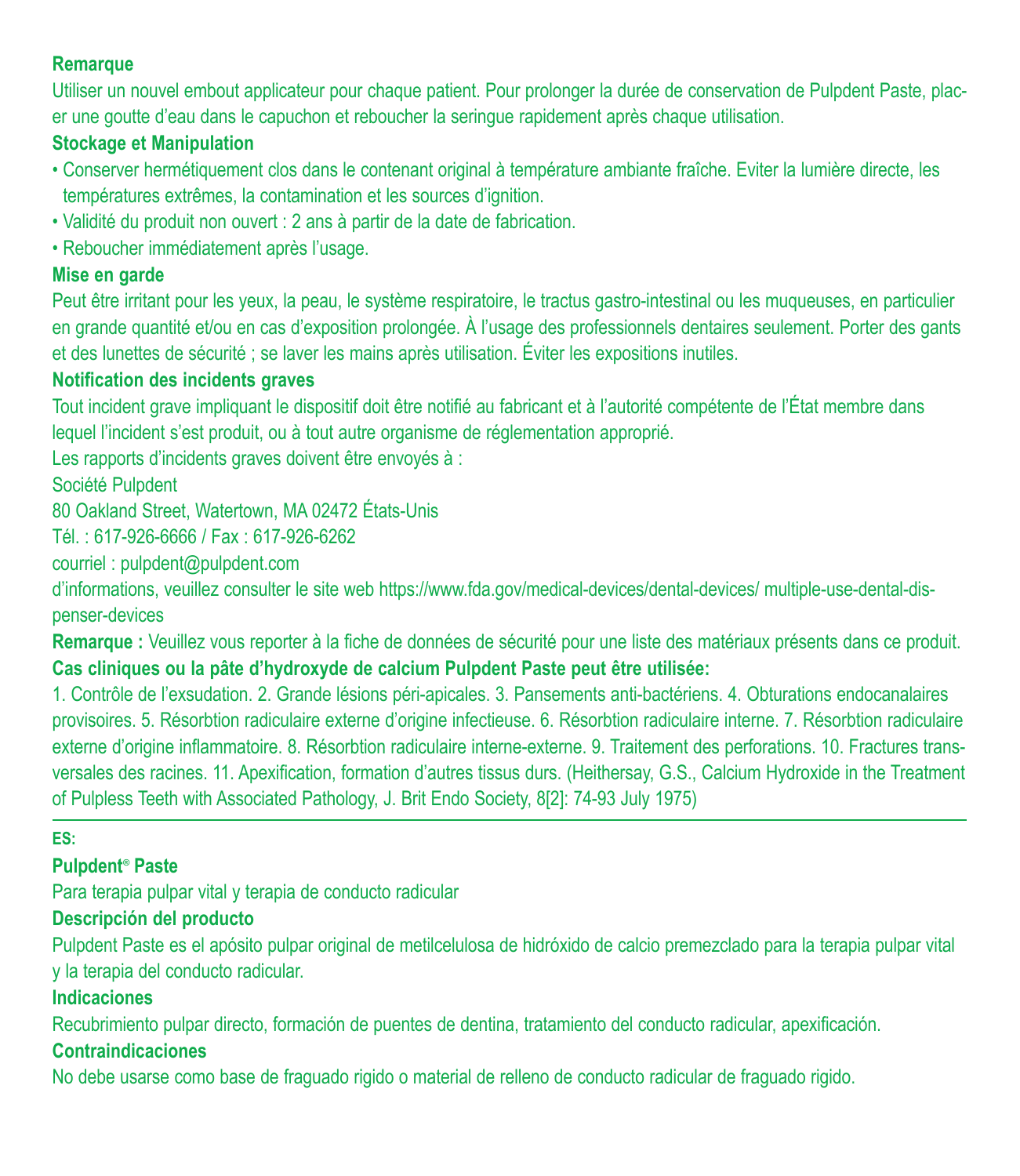#### **Instrucciones de uso**

#### **Para la Terapia de la Pulpa Vital**

- 1. Coloque una aguja de calibre 18 de forma segura sobre la jeringa con un movimiento de giro. Doble la aguja para facilitar el acceso a la cavidad. Alternativamente, aplique una pequeña cantidad de pasta en un pad desechable y colóquela en la cavidad con un instrumento apropiado.
- 2. Para pulpotomía, coloque 2 o 3 mm de Pulpdent Paste sobre la pulpa. Para cubrir la pulpa, coloque 1-2 mm de Pulpdent Paste sobre la porción expuesta.
- 3. Secar con un chorro de aire para crear una "costra".
- 4. Empuje suavemente la pasta colocada con una torundita de algodón a fin de asegurar que ésta entre en contacto con la pulpa. Seque nuevamente con aire.
- 5. Mezcle una porción pequeña de cemento de fraguado rigito sobre la pasta Pulpdent. Coloque la restauración final.

#### **Para preparación de la raíz**

- 1. Obture el conducto radicular con Pulpdent Paste, utilizando una aguja de Pasta Pulpdent de calibre 18, la Jeringa de Presión Pulpdent, un lentulo o una punta de papel.
- 2. Cubra con una torunda de algodón y un material de obturación temporal
- 3. La pasta Pulpdent podrá ser retirada con agentes de irrigación o de obturación y reposicionada conforme fuera necesario, hasta que se hayan obtenido los resultados deseados. El conducto radicular puede entonces ser obturado con el método adecuado.

**Nota** : Utilice una nueva punta aplicadora para cada paciente. Para prolongar la vida útil de Pulpdent Paste, coloque una gota de agua en la tapa y vuelva a tapar la jeringa inmediatamente después de cada uso.

#### **Almacenamiento y Manipulación**

- Almacene bien cerrado en el contenedor original a temperatura ambiente. Evite la luz directa, los extremos de temperatura, contaminación y fuentes de ignición.
- Vida útil del producto sin abrir: 2 años a partir de la fecha de fabricación.
- Volver a tapar inmediatamente después de su uso.

#### **Precaución**

Puede causar irritación en los ojos, la piel, el sistema respiratorio, el tracto gastrointestinal o las membranas mucosas, especialmente en grandes cantidades y / o con exposición prolongada. Para uso exclusivo de profesionales dentales. Use guantes, gafas de seguridad; lavarse las manos después de su uso. Evite la exposición innecesaria.

#### **Reporte de incidentes graves**

Cualquier incidente grave relacionado con el dispositivo debe notificarse al fabricante y a la autoridad competente del Estado miembro en el que ocurrió el incidente, u otro organismo regulador apropiado.

Los informes de incidentes graves deben enviarse a:

Corporación Pulpdent

80 Oakland Street, Watertown, MA 02472 EE. UU.

Tel: 617-926-6666 / Fax: 617-926-6262

correo electrónico: pulpdent@pulpdent.com

**Nota** : Utilice envolturas de barrera desechables sobre los dispensadores dentales de uso múltiple antes de usarlos con cada paciente. Para obtener información adicional, consulte: https://www.fda.gov/ medical-devices/dental-devices/multiple-use-dental-dispenser-devices.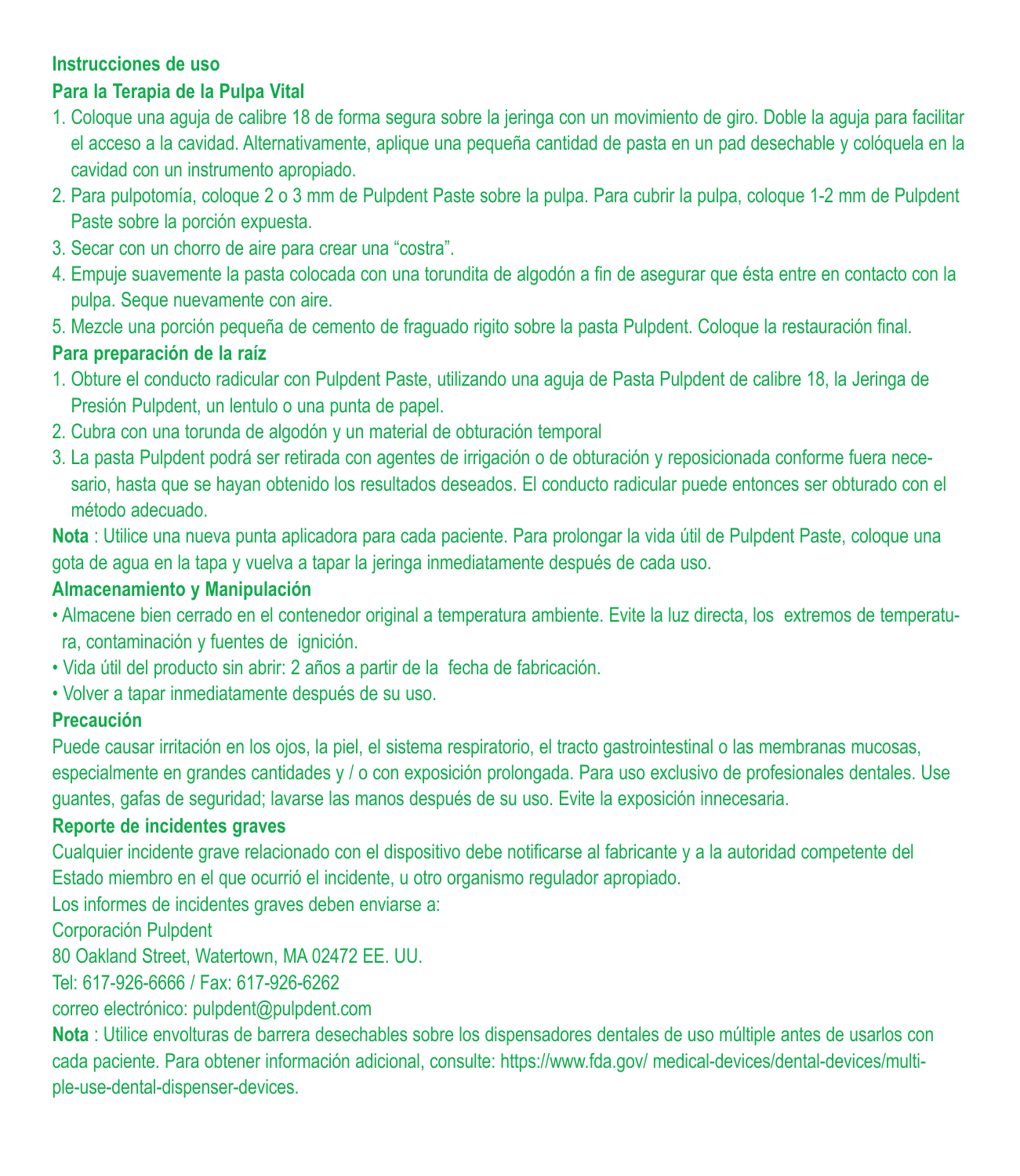**Nota** : Consulte la hoja de datos de seguridad para obtener una lista de los materiales presentes en este producto. Situaciones Clínicas Donde Se Puede Utilizar La Pasta Pulpdent, Pasta De Hidróxido De Calico

1) Control de exudación. 2) Lesiones periapicales grandes. 3) Cubierta antibacteriana. 4) Obturación radicular temporaria.

5) Reabsorción apical inflamatoria. 6) Reabsorción inflamatoria post-traumática. 7) Reabsorción apical interna. 8) Reabsorción radicular externo-interna 9) Perforaciones 10) Fracturas radiculares transversales . 11) Dientes depulpados

#### con desarrollo incompleto

(Heithersay, G.S. "El Hidróxido de calcio en el tratamiento de dientes depulpados con patología asociada" J. British Endodontic Society 8(2) 74-93 Julio 1975)

#### **IT:**

#### **Pulpdent***®*  **Paste**

Per la terapia della polpa vitale e il trattamento dei canali radicolari

#### **Descrizione del prodotto**

Pulpdent Paste è l'originale medicazione pulpare premiscelata con idrossido di calcio e metilcellulosa per la terapia della polpa vitale e il trattamento dei canali radicolari

#### **Indicazioni**

Incappucciamento diretto della polpa, formazione di ponti dentinali, trattamento dei canali radicolari, apicificazione.

#### **Controindicazioni**

Non indicato per l'utilizzo come base a presa dura o materiale di riempimento dei canali radicolari a presa dura. Istruzioni per l'uso

#### **Per la terapia della polpa vitale**

- 1. Posizionare saldamente un ago da 18 gauge sulla siringa. L'ago può essere piegato per facilitare l'accesso alla cavità. In alternativa, dispensare una piccola quantità di pasta su un blocchetto d'impasto e inserirla nella cavità con uno strumento appropriato.
- 2. In caso di pulpotomia, distribuire uno strato di Pulpdent Paste di circa 2-3 mm di spessore direttamente sulla polpa. Per incappucciare la polpa, stendere il prodotto in uno strato di 1-2 mm sulla parte esposta.
- 3. Asciugare con un getto d'aria per creare una "crosta".
- 4. Tamponare delicatamente il prodotto con del cotone, così da assicurare il contatto con la polpa. Asciugare nuovamente con un getto d'aria.
- 5. Ricoprire Pulpdent Paste con un cemento a presa dura per creare resistenza alla compressione. Eseguire il restauro definitivo.

#### **Per il trattamento dei canali radicolari**

- 1. Riempire il canale radicolare con Pulpdent Paste utilizzando un ago Pulpdent Paste da 18 gauge, la siringa a pressione Pulpdent, un lentulo o un cono di carta smussato.
- 2. Chiudere il canale con un tampone di cotone e con del materiale per otturazione provvisoria.
- 3. Pulpdent Paste può essere rimossa con una leggera limatura e con normali agenti irriganti e può essere riapplicata quante volte si ritiene necessario, fino al raggiungimento dei risultati prefissati. Il canale radicolare può quindi essere otturato con un metodo appropriato.

**Nota:** Utilizzare una nuova punta dell'applicatore per ogni paziente. Per prolungare la durata di conservazione di Pulpdent Paste, mettere una goccia d'acqua nel tappo e richiudere la siringa subito dopo ogni utilizzo.